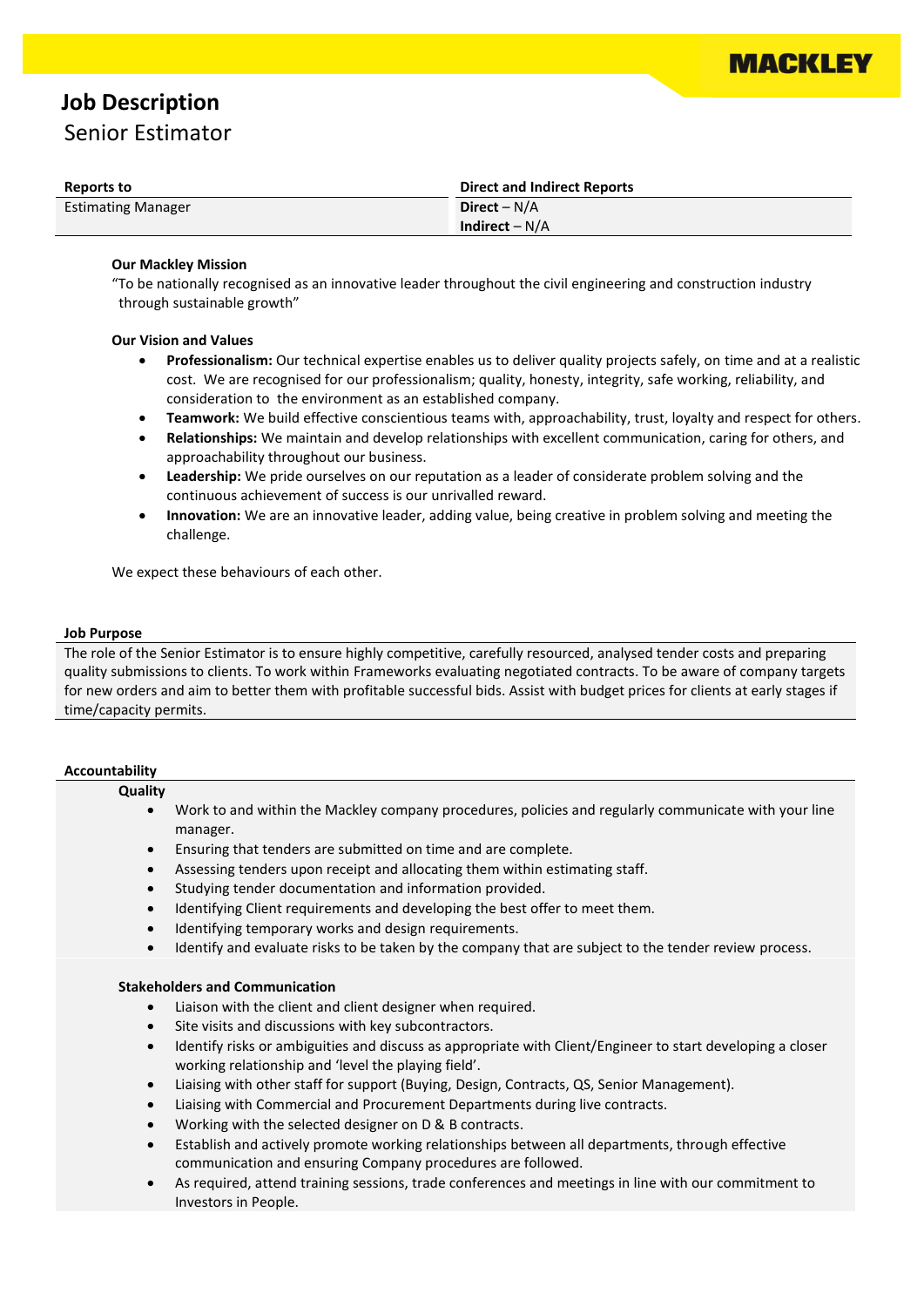## **Team Work**

- Treat all who you interact with equally, with courtesy and respect.
- Willingness to work with others to achieve a common goal.
- Flexibility and willingness to undertake duties other than those outlined in this job description or to undertake work in other departments/sites to meet customer demands.

#### **Productivity**

- Submitting high quality tenders to meet deadlines
- Taking off quantities.
- Evaluating the programme requirements, developing methods of construction and suitable techniques to enable efficient cost-effective resource levels to win bids.
- Calculate the net costs of a tender from first principle.
- Handing over successful tenders to Contracts Department upon award.

#### **Leadership**

- Be a role model for other staff.
- Lead tender teams, coordinating all aspects of the submission
- Provide support and development to other members of the Estimating team.
- Promote a culture of integration, continuous improvement and use of best practice.
- Assist with the day to day running of the Estimating department and deputising for the Estimating Manager during their absence.

#### **Key Result Areas**

- **Time/efficiency**  Plan and deliver results to the agreed programme and timescales.
- **Client relationship**  Be an ambassador for the company and maintaining satisfied clients.
- **Quality** Promote a 'right 1<sup>st</sup> time' approach to the delivery of agreed specifications and standards.
- **Team Work –** Willingness to work with others to achieve a common goal.
- **Leadership**  Be positive and lead by example. Embrace company objectives and deliver department goals.

### **Person Specification**

#### **Qualifications**

- HNC in Civil Engineering or NVQ Level 6 in Construction
- Association of Cost Engineers professional membership (desirable)
	- **Training**
	- **Leadership**
- Driving license (desirable)

#### **Skills and knowledge**

- Impeccable communication skills as this role will involve extensive communication with colleagues and stakeholders in the tender production
- Detailed knowledge and understanding of tendering and procurement processes
- Work well under pressure and work flexibly to meet deadlines
- Ability to balance workload, prioritise and organise work
- Knowledge of compliance with health, safety and environmental legislation
- Effective influencing and communication skills
- A logical, organised and understanding individual who can deal with responsibility and make effective decisions
- Able to work at high concentration levels, under pressure and maintain quality standards
- Networking and building positive relationships **Experience**
- Minimum of 3 years' experience of estimating within a civil engineering company
- Minimum of 5 years site experience **Personal qualities**
- Resilient and coping with the pressure of demanding targets and tight deadlines
- Maturity of judgement
- Enthusiastic, self-motivated and results focused
- Integrity
- Sound decision maker